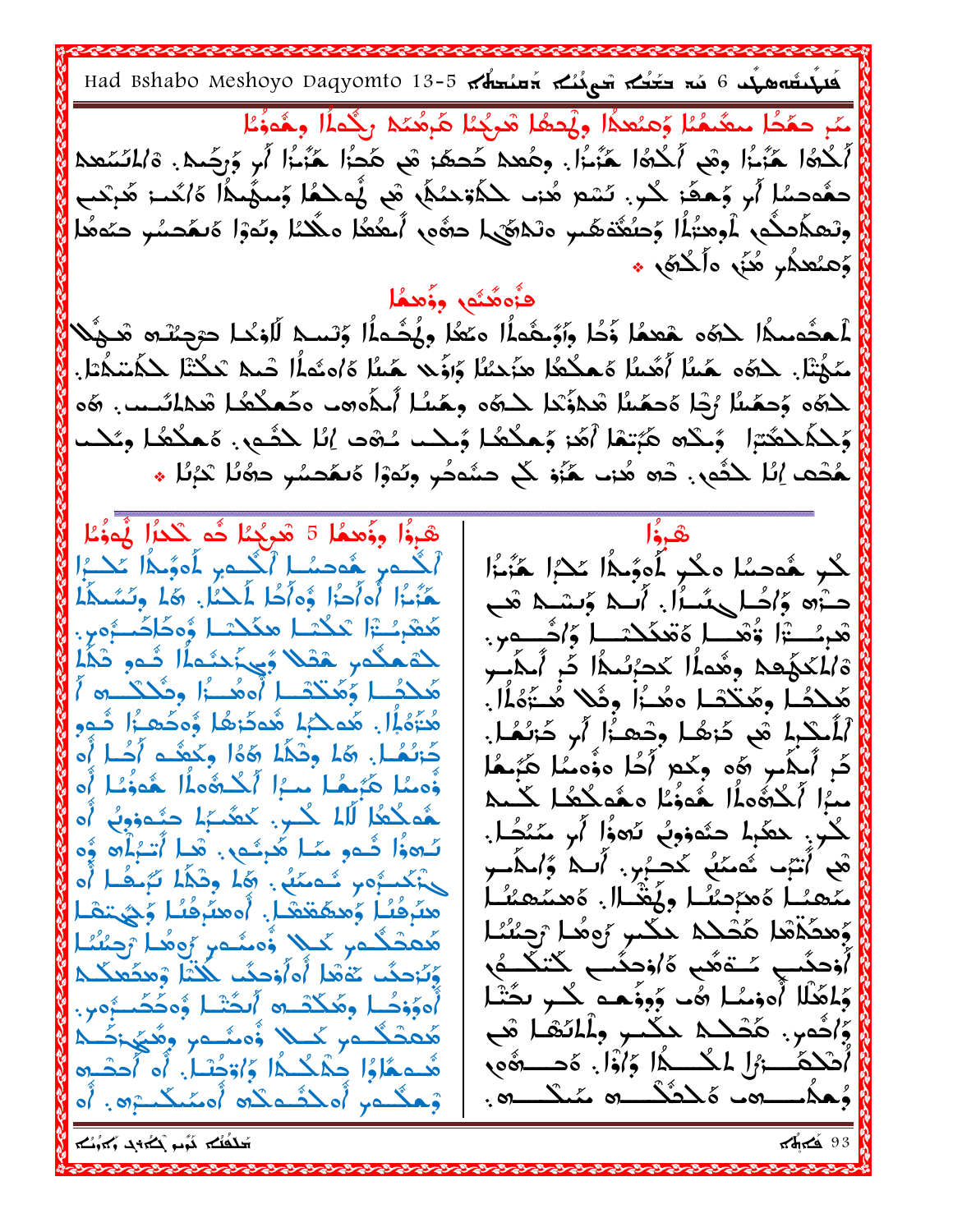Had Bshabo Meshoyo Daqyomto 13-5 xdrinx x مَعْ مَتَّعَمُّهُ 6 مَعْ مَعْمَلُونَ بِهِ مَعْنَهُمْ بِهِ ا هَعِنْدُمٍ هَمِعًا أَيْ سِجًا كَيُرْةًا وُٱلْمَبِ ةَ حَضَرِأَـــهِ بِ صَرْمُــا وَهُومُهُــا كَــَرْوَّا مَعَا رَبُغْا أَه إِ لَمُخْلِ مَا لَمُمَا حَكَمَ وُٱلْمِ هَـزُمْ رَيْقُـاْ وِفُذُهِ هُـهِأَا. وَمَّعِ كَا تَقْ حَكْمًا أَه كَتْمُوهِـتُٰهَمُّا وَلَا مَكْمُواً. لمُعْبِ هَــَبْك كَــالمَةُ إِلا هِلْوِهِــتُوَلَّا وِلَا أُه وَّهۡـجَٰٰهٗ كَلِيُّـه كَــلًا تَكۡـعُـا وُهٖ ٱلۡلَٰلَ هْننُفْ). هُوْتْحِـــدْ كُنـــلًا انْحَــووُّا وَٱلْمُلْ ڞۘ؋ڔڝڵؙڔ۫؋ڔ؞ڷؙٛڡڬڞٞڹؙٳۦڂؿ؈ؽۅ<br>ۿؘػؽؘۻٛڡڶؙۭٳ؞ڷؙ؋؞ۭۿؘڡ۪ڴٮ*؞ڸؙ*ۭڞؘڬۭٳڞؘڞڝ هَضَّحُــائَـه. هَـمَءِهُــا ـلـــهُنَا هُودُحُــا نَسْمَلُدْ. هَذَا وَلَا أَ هَوَتَا أَو لُلْقَدْ: هَيْبَ أَمَانِسْتِكُمْ هُنُوا مُكْرٍ. أَبِيكَ وُاهِلًا هَءِنُا وهزمُبِكُمرٍ شُوْوَهرُا أُوشِكُو وَهكَاهَكُمْرِ دلًا وْحَسْلَ هُوْمِي وِتَحِرُّونُــو وْهَدُنُــائَـهِ فُكْم أَعدَمُنُمَأجُورِ وِلَا حُـا هَعدِيْكُورِ ەككە وكھكىك ئىكە ھۆدۇئەگەر لا كَحَبَّارِ كُمْسْهُم فُومِّمَا هُرِسُو. أَعْمَالَ هَدْوُوْظُـُـمِدًٰا ۖ كَـٰــٰـٰدَ ۖ حَــْــٰدَ وَّـنُـا أَبِ وَثَمَّلَ أُوسُقَــــمِ وَسَكَتْــــمِ أَو ذَــــو بِمَنْڪًا کَہِ اُۡـٰھَٰــٰبِ وَّنْـُـٰا وِوَٰٓنَـٰا۔ ۃَڪَۂِنـٰبِ مْطِكِّسِيُّومِ لْلْوُمِ أُوهُدِيْسَمِ هُـــومْقُو لْلْوُم مَنْحُل هُي وُمِنُل مَنْزَوْلَ. هَـْــٰمَـٰقُمِنُلْ مُعلَّمَعٌـــمَہِ. أَه خُمصُــمِمَاحُــ ثَـــم حَيْ بِمُكْـرٍ فَضُهْا ةَالْمَضُهْا حَقِّصَةُا سُكِّبُومِ مِكَكَّهَكُمْ أُومِدُيَّا شُهِ مَبِّبِهِۗا أَبِرٍ ثَلاَ حَرْبُـم أَمَثَـٰا وِكَـٰمَـثْرَا هَدَوْا مُكْلَمُ الصَّحْمِ هَٰلا كَرْتُهُمَا أَجْوَدُوا وأهُد هُي وُسُسُل النَّقْرِ هَاسَّتِها مَتَّةَهَا وِكُعَفَنْهِ وَلَمُحَلَّ هُـد حُدْرًا وِنُدَخِّلَ أَه لْمُكْمَا كَعْدَوْهِ وَحَـٰٓئِلَ مِكْتَعَفَــَّ;هِ أَلْ وسلمكك أمتوها الحك أأحمكت وَْكِلُهُم ۚ صَٰلَتُكُمْ. وْالْمُتَعَمَّدُ حَفَّوْصُبَا فَلَعَمْ أَو حُكَى عَلِمْلَهِ مِحْمَةَ حَمِرٍ. أَو وهُعنَــــمْ حمْـمحْـــــوملاً وَّحــــداً ولَّا هَلَّكُمْ حِقُوصِيًا أَو حِكْمِخُوسِكَا وُحِكَا هْدْهُكْلْل: هَكْحُكْدُهِ، أَسْكُم وهُمْعْبَد ولًا حُــل مُحكِّمحمُــل. أُوححَفْحَكــرو أَعنَــل وْمِدەَ حَمْلَاهِ ۚ أَخُصِ مَحَمَمِنَكُ مِن أَحْمَدُ مِنِ . صُــرٖ أُهۡبِعــد كَعُــرٍ. هَٳصِرَٓاه وَّصُــهلُر دَّاجُّهُومُ صَدِّ حَمُّا هُكُومُا وَصَ**مُ**اً أُه دْالْله أُخَرُّهِكُمْبُومِ أَه أَسْلَكُلُّهُمْلُمُّومٍ حْمًا حُمْدَه كُثْفَهَا أَهُ وِحْمَرْا هِمْـا هـِرُلَاً هَزُلًا وتَوْثَلُ: ٥كُلُوْ هِنُعِيْكُمْ هِمُكْسِدًّا وَغُوُيْسَا. أَه شَــْدُوْ هُـبْعَبُعْدًاســرُّەبْ أَب حتقا هُوهُــامُمْ أَلْمَــمُـمْ. وْأَهُــزْ ممَّحَسِجًا لَّاتِشَا حُيمَٰهَٰ جَا مَسْهَكُونِ لحذي وتُلِعتُه كمكتشا وتُلكُم ؤْەسُّەرٍ. أُەتْبْزِيْگُودِيْرَة وْهِتْفْ كَلِمْكْتَشِلُ لْكَهِكْبُلَا مَأْهُيْ يْسَأْمَنُو. هُڪْئِطْ آَئْـُمِ وْآب گُـمِيكَـبُلا أَه لَمُحلِّ مِـبُنَكِـدَمِر. أَه<br>اَخْبِـكُـمر حـَزِتُكَالِيكِـدَّـل أَه مِعَزِنَبِـكـمر الْمَكْمَ لِصَاْلِمَ مِنْ مَنْ أَمْلَاسَ مِنْ مَنْ مَنْ الْمَدْمَةِ مِنْ الْمَدْمَةِ مِنْ الْمَدْمَة هنعدها وُلَّكَ و هِمَّكَسَــدًا. وَجَنَــر كَالِكُ مَنْعَكُّوْمِ أُنْعَمَّضُنَّكُلَّ أَهْ شُنَّ ـمحْـدُــــر ـحـدُّصـــدُّا هَــَــْـــداًا هَـــبِ ەَھَىمًا وُەھكْتُبُوپر گىنُصكَا أَە كَب كْكَــْقُارُهُم، وسَــْمَمْ. هَـلاهُمْعُنَـْـهِ أَا دَٰنَـٰماًا مَٰـا ـكَـٰٓـٰٓةً إِلَٰهٖ مَدٖسَـلِـكـٰمِرِ. أُه وَحْدَثَهِ، تَوْمِيهِ هَكَذُاهِ هَا وَالْمَفَكِي لَّكْتُوَجِّعْتُمْ أَبَاءُ مِكْكُمْ كُمْرٍ. أُو كَذَّاُومُا تلناهم بالخطر بابه تلفله  $\mathcal{R}$   $\mathcal{A}$   $\mathcal{A}$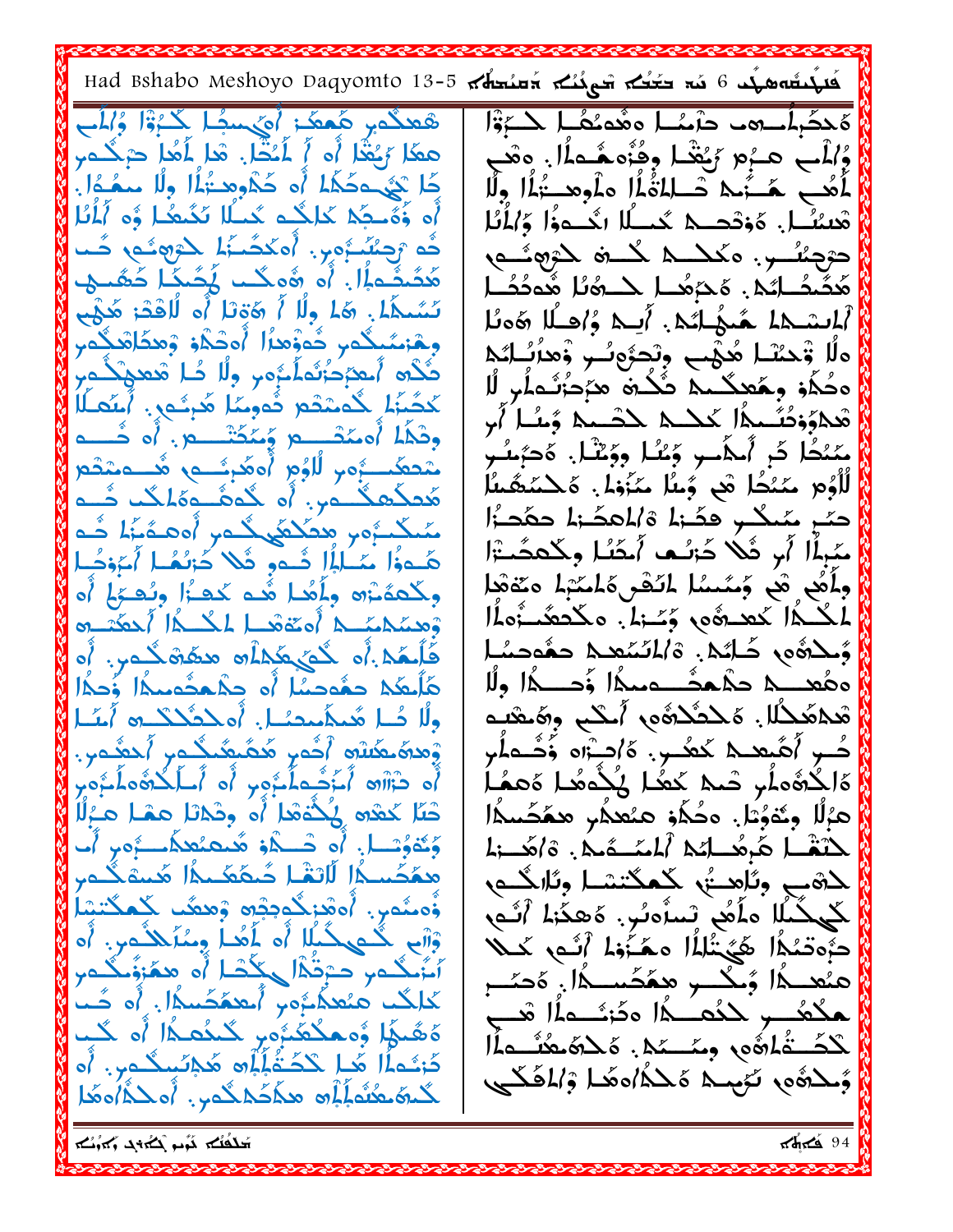Had Bshabo Meshoyo Daqyomto 13-5 xdrinx x مَدْمُ مَعْهَدَا 6 مَعْ مَعْمَلَ بَاسَةَ بِهِ بَيْنَ مَعْه وأا مذهبها والمن مده مكتفيفه الم حِيْجِيَّةِ وَوَقِيَّةٍ جَنَّوْطٍ وَقَضْرِطٍ أَنْسَمِ همَّزْفِكُورٍ أَو وَّوكُوْدُو أَهدْٰا وِنُعِقُب وكَحَبْدَا تَعَفَىٰ. هَكَحُكْمُوں كَقَفْا كْحَرْجُالِ أُوحْدْكُمْ أَرْ حُقِقَا مِحَمَّت بَهْجَدَّوْنِ مُنْسِرٍ أَنْكُدْهُا وْالْمُرْتَسْمَ مَا أَحْدُهُ! وهَهًا دَرْهُا دُمْهُدُوسِهُ! ةَحِدَّـمَـمِـدَا هُــع قَبِ هَجــزًا. كَــر هُتُم هُوهُووُل. مَا هِمُسُل وْمِكْتُبْ. أُو هِهُمِمَا وَالْمُهْمَمِ . هِ هُوَ ثُمِّ هُو وَحُمَدَ كُعْتُوهُمْ كُلْمْ يُكْتُوْرُهُ . كُرُّكُمْ مِنَّى مُكْدَوِّدَةٍ وَاللَّاعُمِ أَمِينَا أَرْ هَيْئَا الْمَرْ أَرْ أَرْ هِمَتِنَّلَا مِمَّهُتَلِ ٱمَّتَبَمِ حَـزُوًّا وَحِكْمَى مَكْتُبًا وَدْمَنَا مُنْدِعِتْرَا دُحْدَوْنُهُ أَه ەُقۇلگە ھوڭگەل ەھككىت ئىگىگە وَوُمَقْسَ لِلْحُمُرُمُونَ أَوْمَرُوْجُا هُمَكْنَ فَ الَّحَشَّمُ الْمَاءِ وَالْعَلَيْقِ مَعَنَّسَةِ مَسْتَنْسَلَ أَحْشَحْشُمُاْ الصَّارِ وَهُدَهُااهَاجُ } هكتشا هُبْتُمْسًا وَمْسِيْلًا رَجِّحْسًا وَجِسْيُوْوِ هَّتِمْا لِحَبِّ وُهْرِجُكُمَا أَهْمَزْنُتِهِ أَهْ ەھْجِبْدَا ھِكَرْشُكَ كُبْر. كَبِر أُهزَّىكَ هَيْ أَ مِمْ مُسَكَّمِنٍ أَسْمِلًا وْمَعَنَّا هُوصِمًا كُمْ أَكْثَا لَا مُعُومًا ومَعْهَ هَ حَسْسًا كُلْبِصِرٍ أَكْلُبُوا لَا مِنْ مِعْمَٰنِا كُحفَة شَهْلُكُم هَ فَزَعِهِ لَكِي. هُوصِيُل وَهَيْ مِعَكَمِ دَسَمَ هَيْ الْكَحُبَيِّ إِنْ وَ ِكْـــرِ دُّوَمَــاً مَمَّمَعُــا وقبَ هَـــْ:مُمَّا<br>ٱلْمَفَسَدَ. هُوجسًا خُرِيَامًا وَ<sub>كِ</sub>يَدُوُّا مُعكِّمكُـهِكَ. هُوَصُلِكُـهِرِ مِكَمُـل مَضَعُل مَحْتِبُكُمْاً مَحْمَدٍ. هُوصِبُاً أَنْكُمِراً<br>كَجَابُ أَوْ كَجِيْتُ أَرْ وِكَأَبِعَثُ هُوصَّــووُّاً وهُعده هَي هُدءُ! حقَّقصُد وَٱفْعِلَا وِلَا مْدْهَٰدْـِـٰلَا. ـ هُـُدَــُــا ـ كُــرٍ وُ}َ كَــُلا حَمْدَمُنَا أَوْثُوا أَوْلًا ذَٰلِ مُحَمَّدِمَنَا . وَ۫حَبَّىنًا وكَمالًا ٱلْمَمَّحَـدَ . هُمَحَـنُـلَ كَــرِ<br>مَثَنَّنًا وَحَكَبٍ رَهِـبُرٍ مَثَلًا ٱلْعَمَـدُورِ تَتَبَ<br>رَهِيَّهِ رُكْمَحَدًّا ِ هُمَحَـنًا كَـرٍ فُـزَّمَـلٍ هُوصُل جُوبٍ وِدُا سْعِفَكِ مُحْكَّدِهِ أَحْدِ مْكُمْ وُبْ كَذِلًّا أَنْ هَا سَفَيْعَكُمْ خُوسْتْقُمْ وَا دَٰلَٰے وُسُنَـٰلَا۔ هُوَدِينَـا كَلِمِرٍ مِمْسَـٰلِ وَهُم هَ دَلا وُهَرُوهَنَّوْهِ رِيمًا هُمَكُلُّفُو أَ وككعُلاً وهُم فتُمصِّب هُصْكُمْ رُجِئُ تَحَتَّا وَرَوِّيَّى أَجْكُوحَدًا. جُوصُبا كُنْوَرٍ ەدْىمُا ەھْدْئِھُا. ھُەدىُىا كْبِ لَمُنَّھَا مَعِنْهُشَا وُهِدُنْهُمْ لِمَسْلِ كَلِكُنْهُسَأَ هَ مَعْجِسًا وَحِذْهِهُو وَخَا لِحَفَّلًا مَرَجَّدَ مَعْدَكُـــور رَجَـــزُا (وَهُمْعَــزَا (وَزَالًا . أَبِهِ لَمُمَعُلَهُمْ. وَحَصُوْهُم مِعَصَسِهُا هُوصِبُا كُومٍ هَوسًا أَو هِمُحِسًا وِصُّب أُهرَّمِكُمْ كَمُعَكِّسًا وَلَاءٌكِنُّسَا. وَلَاهُوَا هِمَّــرُومِ ذَكْرٍ لَكَــتَلا مَا مِبْحَمَٰا كَــقَــوَةَا. َوْوَهُدُا ٱلْمَكْسَمَ مُتَنَكَّمُلًا. هَكْسَبُوْا أَه ضَعَنُعبِمُ العَمَّضُسِمُ الْمَعَ ِمِكْدِم هَمَلَكُم مِهُه حَثُم هُـمَكْمُو. هُنُـُه لْكَعْعَنْنْـا أَو لَّاتَبْكْتُـا. ءُرْوُا أُووُومُــزَّا هُنُا وِهُم هُو هُجَا حِسَلًا مِعُوصَيًا هَكُمْ أَسْتَكْمُلًا. أَوْكْتَسْرُوْا هِمُكْمَةَا ذَكَـا. هَنَّـه هُنَا وهُـــو هَـــع هَــــزًا هُمَمُوكُلُّ وُوهُـــوكُمُبِومِ . هُنْــَا وَهُلَّا ەَهدَاكُم أُمَّ تَوْمَعَتْ وَتَّى كُلُّە مَا مَكْتُرَا وهَبْعِ هُوهُووُا حِسْبُلَا أُوهُوحِسًا وُحُلْ. تلناهم بالخطر بابه تلفله  $x + 95$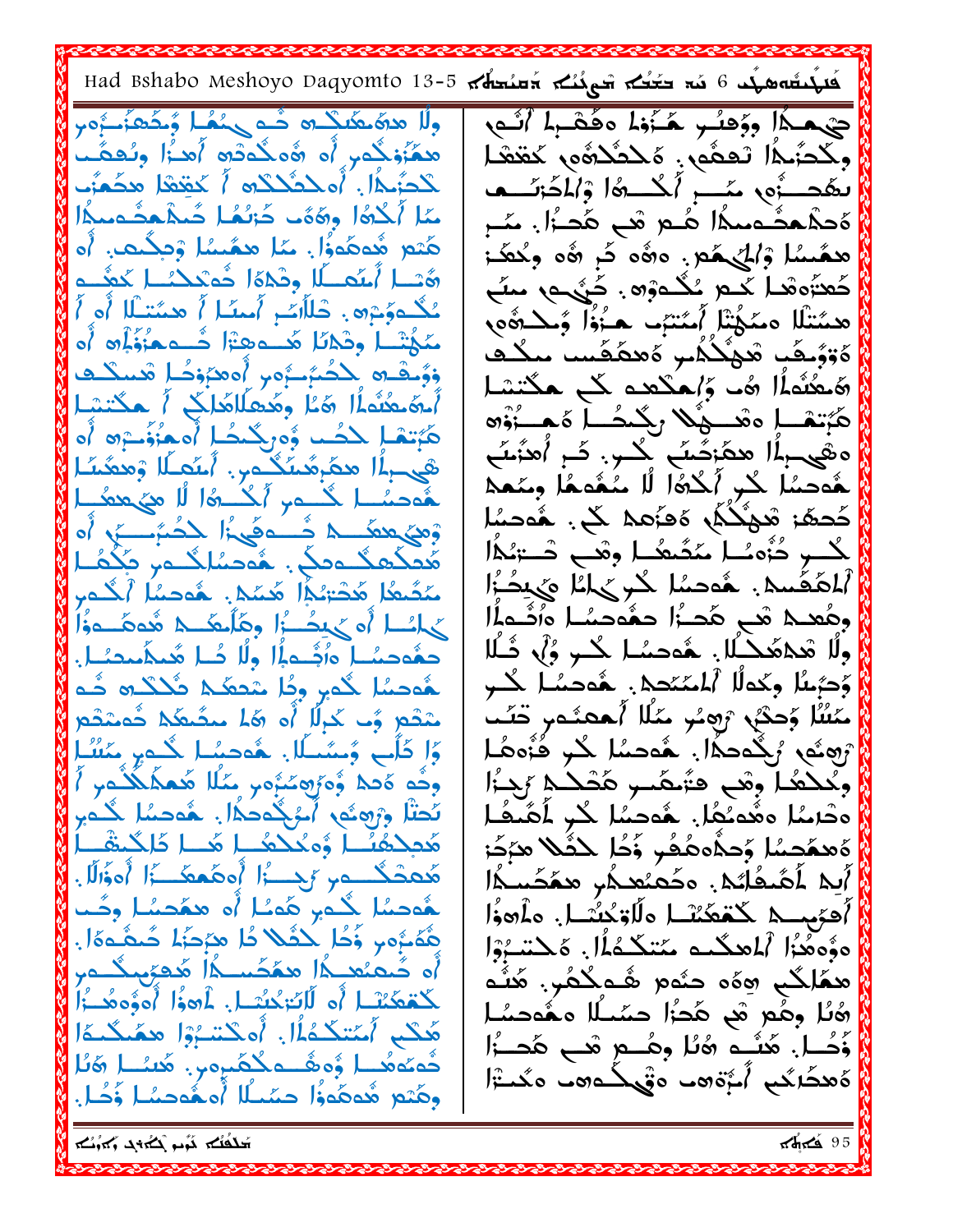Had Bshabo Meshoyo Daqyomto 13-5 xdrinx x مَدْمُ مَعْهَدَا 6 مَعْ مَعْمَلَ بَاسَةَ بِهِ بَيْنَ مَعْه هُنئًا هَنَّا وهُنْعَ هُوهُوواً أومحَدُهِمْ: كَمِيمَ جَمْعَ مِنْهُ مِنْهُ مِنْهُ مِنْهُمْ مِنْهُمْ أَتَبُلُّه أَدَقَى كُلُّهُ أَدْ أَكْتَرًا دُهُى مُكْتِرَ. حكْدَصُكُا دَوُّەھُل وُوْهَىدُا وْكَـلا ۚ هَـْلَهِ . هَٰنئَا هُنَا وُحَٰهَ وَءَ حُنْوَهَنَا فَلَائِسًا أَه واُهمَّع هِ اُقْدا هُدَدُدُهُ وَ وَ مَعْقَبَ تَعْطَا وُهُوَهَبْذَا هُوَيْعَكُلُّهُ هُبِيْتُهُ ﴾ وُ طُ حسَّـــَوْهِــاْ الْكَـــرِ الْهَنَبِ ﴾ . هُنَـــه هُــْــا هَرَحِمًـٰب أَ هِتُوْمًا خُوجُدَوْهُ أَو حُـا سَّىلا\ُمَا. ۞نَه هُزسًا هُزُوهُـا وَحْجَمَـا. هُرِدُبُ شُوشَهُهُكُمْلُو أَعْتَمَالِ وتَعفَّبِ. ھُنَـٰہ هُـٰٓ;ـُـٰل هِـنَـٰٓ;ذُلُّل وُمِـحُـٰٓنقَـلَ. هُنَـٰہ ھَٰنُا اُہھُنا سَىكُمُلُ ھَٰنُا اُہھُنَا اُہ هُزِيْلِ وْاهَٰزِ حِكْمِهِ ۖ أَشُمِتَ وَسُرَجَا إِنَّا هُدهَدُمُـُـا وُهِهُدَـْ:ا . هَنُـُـا أُوهُـ:ـُـا أُو وفُزُه هسب ميّسب رهُه . هكسلا أُوْجُسا هَّزُمْا وَهِيَنْخَهَا. هَيْنَا أُوهُزْمًا وِهْزِيْدِهِ حهُمهُــا مْحَلِيلًا. هُنّـه هُزْـا وْ/هُــ; أحكــــره أَئــــمت أُوَّنُوَــطَـــــل وطُرِّحتُـــل أَو لمكسموهم أتحكسا ومستأل هؤقسا ھُڪھُنَڀَٽ ڪَيَتَايُل اُهگلگَــب عَنْڪل وَهِمْرِهُمْ ۚ كَلَّهُ ۚ حَنَّسِ ۞ هُوَ هُٰٓ وَاحُطْ حثَكَـْدَه أَ جُهزَهَا خُشْيِكُـْهِ . هَنُـُـا أُه ݣُٰۡهُـــ;ُّەلُٰا ۢ. حَنُـــــو ۞ُه هُٰذِـُـــا ووُحُـــه هُزِئِلٍ وَهُزِيْدِهِ أَحِكْمَ أَهْجِئِلٍ أَه بِحَيْلٍ لْاصْلِكُمْرْلِ. حَزْمِي هُو هُزْمُا وهُسْفَـْهِ وْسْلَاكُمْ أَرْ هَـتُوْهَا كُعْجَمْ هُلْكُمْ . جَنْحُلْنَا لكسَّنْكُ وصُّفُا. حَزَّب رَّةُ هُدَيْنَا أُهمُدنا فِيحْجَدُ هُ أُهجَلُبِ. جَنُجُلِنَا أُه هُٰذِيُا وَوَحِكُلُهِ لَكُمْ هُوَارُ الْمُؤَمِّنُوا أَوْهُدِيُا ەُحثُمنُعْدە أُهرَّى كَمْعَنْبْلْ ەلَّاۋىُنى*تْ*ا. وْوْهْدْلُو كُمْمُبْلَا وُوَدّْبِهَا. دَيْجُلْهُا أَو معَعدٌ مِنْ مُرْدُرُسُمِمَا أَوْ مِنْ مِنْ مِنْ هُٰٓزِيٗا وهٗؽع شُوصُيُا هُوهُوَوٗا. أَو شَب حَهُجُداُهِ . هَ/شَبِعَد أَنَّـمِ ۖ كَكَفَــَّرْنَا منعكَبِين هُدِيمِكِ وَكَمْعَيْنَا أَو لَا أَوْكُسًا. أُهْمَدُهُكُمْ أَعْمَدُوْشُمَلَّامِ هُـب لْكَعِكْسًا هَجْمُب لِمُوت وتُبَالَمَا وَيَسْتَوَا هُوَصِبُ إِنَّ وَذُهَالُهُ . وَتَحْصَبُ ثَوَمُعُكُمْ الْمُنْقَصَلَ لَمِحْمَلَـٰـْمِ . أُوهُـهُـعِـْـْمِ لَلْكِـعِــُرْثَا لِكَـب بِعَعَدًا أَنْ يَحْمَدُ وَمَصَارِدُا أَنْ وَهُسَدًا مَبْرِأَا كَيْحَمْلُهُا وُحْدُهِ . هَىسُرَا أَنُصِي أُه هُدَهَنَا ۖ وَّخُذُهُ أُجْرَهُ ﴾ [هَ هُمُص نُدَمُكُمْ ا كُسْلُمَا وِهَٰ;ُوهُمْ. وتَعْزَا هُتَمُّتُمْ أَنُّمِ مُسْبِلًا گُنْجُكُنْكُنْتِرْدَ. أَوْهُدِجْتِسْدَدْ كُنْت مْعَ كَيْحًا وُحْكُمْ. ولَاعْكُمْ وْهُحْتُمْ دْمَهْ سأبدأ وفُدالَمان أوهزكم أو مُخْصِفه مكتفَّ مِنْ كُلْ مِنْ مَتْ مَسْتَمَّةٍ هُو كِحُبْرَهِ ﴾ أُوهَّئُب وْهِهُ حَكْسٌهِ أَصْه حَفَكْتُ ءِلْمَهِ . هَكَـــلا أَقَـــد هُكْمــم مَدَّهُمَمُعَهُو هُمَ يَدْمَرُوهُ مُحَمَّدَتِهِ مَنْ الْمَسْتَمَرِّيَّةَ مِنْ هُوجِسُلِ وأَبِجُزَا يَجْعِبُ كَلِهِ وَلَاجُبِوهِ ۖ هُكْثُمَلّْتَرْهِ . كَمْلا قُلِّلُه لَمُهمَد هُمَدْسًا ەَلْأەسْە ھَبُعْلَ هُعْلَ ەَحثَلاَكَ ﴾ ةُاعْدَٰا هَٰدِهِهَٰئَلِكُ وَ أَو كُوجَاجَدُوهِ أَو لْكُمْؤُوسُتُوْهِ أُوهُبُمُا رُوْها وُحِثْكَاتُ ﴾

تلنابه بالمتلكم سأم تلفظة

 $\mathcal{R}$ المحموم  $96$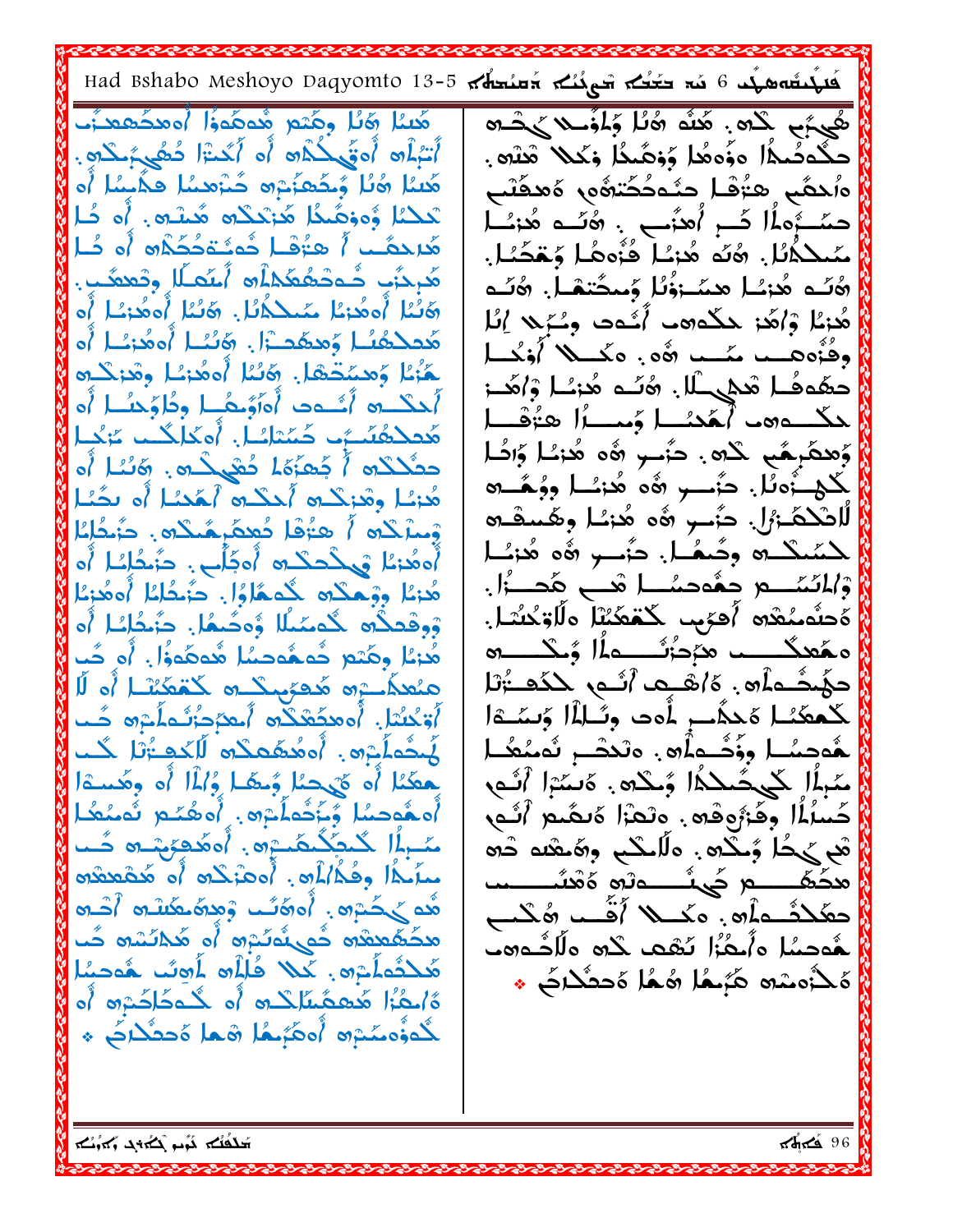Had Bshabo Meshoyo Daqyomto 13-5 ملتحله بدائكم شهوم المستمركين همُسُلِ ٱلْحُرْهَا وَحَكِي. وِحَرِهُنِ تَعْمَدُا هَسْمَ خَفْعَتُنَا حَمِ ٱوْخُشَا. وحَمَيْعَكُنِ وَهَب صْـٰه هُـتمْا كْـٰبِمِّـلُا وِكَعَكِّبِـتْا ـِمِّنَـه. هَٰكَـُــهب كَـفَينهُـا هُلُا وِهَّبْحَبِّ عَبُهُبِ حَمَمَهِا هُنَا وَعِنْعِكُمٍ مِعَجَمِيكَا وَاحِمَا بِكَ وَيَذَبِّدِ كُلِّي وَمِنْتُولِيَكِ حَرِّهُما كَيْعَمِيكَا إِسْتُمَالٍ. ثَمِ نُهُمْ أَسَمًا ثَمَ يُجْمَعُكُمْ لَهُضًا فَهُدَاهُ مِنْكُمُ مِنَّةً مَنْ هُمْشَكِ لَكُس هُ السُّحمُهُ مثملُعُل يُدْرًا وهَى كَتَبَت وَّوهُا ٱلْمُكَرَّ حُمْسُلُاه . وهَى لَمَحْمَدَ الْعَجَلِ صِنَّوْسُوه . وهَى تَقْبِل إُهلَاكُتْ حَدَمُوا فَامًا وَمَنْعِدْاهِ. هَحكَ هُٰٓ: ا وتَـهُۚى كُتَّرِ مُتَكَبِ تَنُـٰٓ:ا هَقَـقَـهُلَ أُهوَيْ لَمْهِ كَحُوجَسُو. وَتَوَرَّا كَلَّمَعُوا حَكَرِكَإِوُرٍ وَمُحَالِّهِ تمال وزَهزا لْمَطَ وهيب تَسعيا هُدِمًا هَو وِلَمِحْمِلًا وَحَدًا أَهتَبِهِ كَلِّ حَمَوٰطٍ وَهتُعِدَّرٍ وَهَي هَجَال مَّدَوُّوًّا وَهَى سَهَّىدًا. هُدُرُىًا وهَى هَدمُاً دَعُكُمُاً. هُدَدُاً وهَى أَدْرُنَا دَسكُـلًا. مندهُنَـا ومَتَوْحًا مِحْوَحِمُلًا وَمِنْهُوْاً. وَبِنْسُلْ وَوُودُنُلْ لَمِحُلْ حَكْتُبْوَا هِوَيَتَوْتَقَالَ وَجِنَبِو كَجْوَجُولُ هُ مِصْلٍ. هُنَّى هَا كُلُّهَى \* فَأَوهُدُو وَإِهْزَا لْمِحْمِيجُا كِنَّةَ حَيْرًا هُجَدَّكُمْ الْمُحَكِّدُ مِجْمَعِيَّا إِلَّا شَكْكُمْلِ. نَّهُم كُخُموا مَخُوَّمَبِ وهُكُم وَٱحذَّشَي وَيُوهوَا حَشَوْمًا وَيُوحِكُمُا ولًا قَحْمَدُنَكَا. هَو لًا قَحْمَٰدَٰضُا ولًا يَّعْـدْهُوَنُنُاْ. هُبِ ۖ هُشُمَاُ! وِلَٰا سَعُدِ ۚ هَعَشَنَا وِسَتَـٰا. وِؤُسَّـت وهَنَّـت وهَدَشَـر هَبِ فَلا لَمُوَكِّدِيدًا إِنْعُدِيَالٍ. وكُمْلا حَشَلا وهَّبْبِ لَحْده حَمَّقَتُوهُمْ رُحِبُهُا ووْسِحْدًا. وكحده عْلِمًا وَقَامًا لَمَحْمَسِمًا وَٱعْذَا وَشَيْءٍ أَا ثَمِ ثَلاثَهِ وَوَقَا £َوَتَدَارَا وِكَعَنُعَـدَاهِ مَتَه الْمُسْم ە لاېن لاھە سرىشتەة مَسْتُم. هَ/محكَّز مُعصَّشَهِ) حَبْسِعَدٍ إِنْهُمَاهِ وُّەمُدُّا وِلًا هُـْعَمَـٰبِ ۚ تَـكْتَـٰلَ كَـٰعْتَكَـٰفُـٰمَاْنَ وَلَٰا هفسُا أَكْشَا وَكَبْ 65 كَعِمًا يَحْسَرُا. هَـــوفَـــو أَسْدُتـــاً ۖـحَمَّـرُوُدَّـــو إِرَّْا ۖــمحَّــسُـــا ووُلا هُي هُرْيَزُههب وُهْلَ هُقْدُلْهُمَا وَتَعَفُّوهُ ومْتَتْتَدَاهَ لَا مْتَدَوَّوْتُشَمَّدًا. وُهِ مُنْ الْمَحْسَنَةُ لْكَيْحُمْكُمْ وَاحْدُهِكُمْ هُسْهُـلًا وَاصِبْنَا. هَكُشَــِّ هَـــةُ أَ وَإِنْغُــملَّهِ 13لِلْكُــٰبِ شَــٰهِ<br>جَلْدَّتَبْدَأَا. فَقُطْ وَافِقَ فَضَفَّاهِ 16سَــط لِكْمَلَهِ هُمَكُمُلُا وِذًى هُي ٰ ذُهُمْهِ . هِ لَا ـهَكَـٰهُـا هُه وَحْتَــٰهُ ۚ هَــع أَنفُــ; هُــعادَه هأا معَفَّــْــه حڤَـــــوۡهَا وِیُــدُّــــواْھ وَالْمُوَّــــو کَعَـــو هُمكْتُما شُــه;هـْتَتَى وُهتُمــُ;ُا أَف لَيُـــا لَٰا ثِعهِكُوْعُلُا وْٱلمْعِدَّاتِ هُمْ هُوَدِكُمْ! وُسِبُّوَوَّا. ثَبِّ ه<sub>َأ</sub>مَّارُكُمْ حَيِّـ مُــودُه و مَعْهَكُــب إِوّْالْ<br>ويْقفشـا ومُأرْثِـا وهُكَــب قْــاللاًا ومُّــالِنَّا أَلْحَاهُ مِنْ شَبِّ شَدْهَــا وَالْكُلُّــدَانَّـــْمَاْاً<br>هَبَــمــداً. وَهمْــزَا وَالمَوَمَّــا كَبِ حثَلاهَـب حَقَّـــوكُـدُه . كَـدَّاــــزُا وْ/اهُـمكَـــحِ شَهْـُــُــكِ ـــرَ تمشابه بالمحرب بأم تطلطهم  $\frac{1}{2}$   $\frac{1}{2}$   $\frac{1}{2}$   $\frac{1}{2}$   $\frac{1}{2}$   $\frac{1}{2}$   $\frac{1}{2}$   $\frac{1}{2}$   $\frac{1}{2}$   $\frac{1}{2}$   $\frac{1}{2}$   $\frac{1}{2}$   $\frac{1}{2}$   $\frac{1}{2}$   $\frac{1}{2}$   $\frac{1}{2}$   $\frac{1}{2}$   $\frac{1}{2}$   $\frac{1}{2}$   $\frac{1}{2}$   $\frac{1}{2}$   $\frac{1}{2}$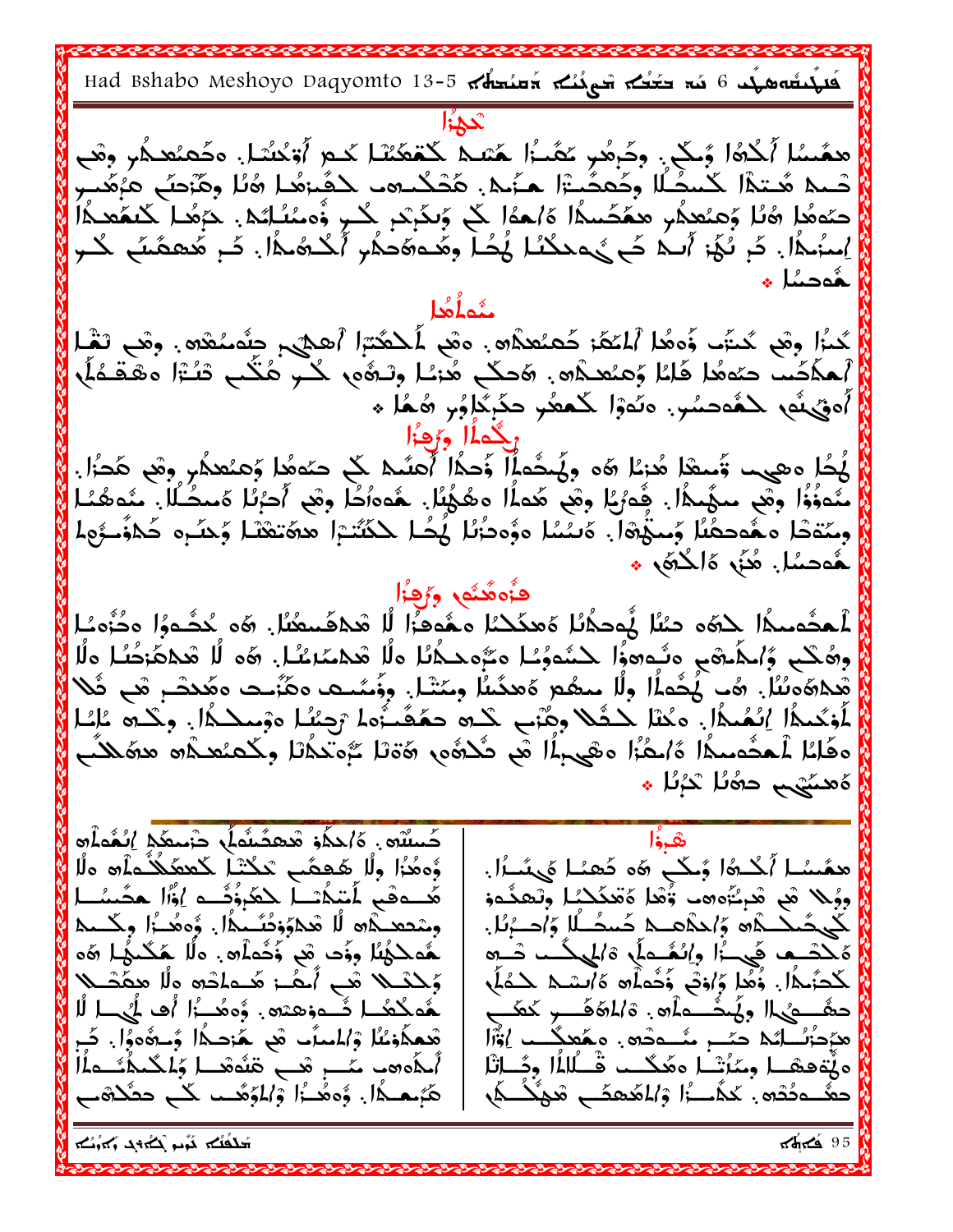Had Bshabo Meshoyo Daqyomto 13-5 من محلَّم مَتَّسَمُهُ بِهِ 13-5 <u>ىغْنَا أَكْمُا نَاهَٰ: وأَحَارُهِ كَـهِمْهُو هَٰـهِ أَا</u> إِنْعَمُدًا هَحَفٌلا مُدِّمِ هِجُمْ هُبِ سَهَّىدًا. كَـَ حَمْلًا ةَامْشَارُوم أَشْجِلْام مُنْدَمَة وُمُحَلَّا. ئِكْتُ لَاَحُدُومِ وُمْلَ خَلِكْتُوبِلُو حَثَلًا مْتَرِم. ەكْرُىم، كُبْر وُەھُـُرَا لَّا شْكَرَّوْحُنُـا ھَـفَّىھُـبَّى هِجُزْ هُي سُقْاً ةَاهُبْقُاً وَهُوَلًا ۚ. وُوهُدُا وَفَنُولاً كَــلًا ۚ كَمْــزَا ۚ هُ۪ئًا ۚ وِحْقَقَـا جَــزٍ ۖ هَٰلِكُتَبِ ۚ قَبِ حَكْسَــْمَاهِ مَــْـوَحَدَّاهِ وِأَوُمِ وَّــْـعِي حَمَــْــكِي. وْمحَكَـــمْ إِنْـهُــٰمَاٰبِ لَٰا مْحَمْحَكْــُـُـمَاٰ). وُٱلْمَــُـــمِ هُحِبٌ خُودُنُهُ» ءُ٥ت کُلِ هَجُزَاً إِ مِئْتًا مِّبِأَا كَعِنُعِكُلُونَ. وُوهُدُوا وِتَتَقَيْلِ وِهَٰلِلاَثْنَا كَبِرَ وُٱلْمَنِي أَــرُم هُــ هَـٰلـبَـٰدُ خُدوةُنَا كَـلا فُــمَّـح هُاحَـٰٓرَمِ كُبُ حصَّـٰہَوَكُمُّا حَقَّتَكُـكُا وَجْكُــرِ أَبْرِ وِهُـــْبِرُ شَبَ مَشَدُ مُكْصِرَ الْمَءَ هُوَ الْمَالَ مَعَدَهُ مِنْ مَعَنْ مِنْ كَعَكْتَسْا هُبُتَعْـا حِثْـه هُـه كُـهُر. هُ/هُـعـ وَّەھُدًا وصُّر سَـُـرْنَ وُوْهَىدُا عُصْر هَــر فَــووْنَ. َكْتَوَتَا وُحِكْمٍ لِّالِمُوْا وُحَصَّىلِكُمْ وَكَتَبَحْتُبَ ةَ الْمَحْدَثُ عَلَيْتُهَا وَرِجًا حَسْنَتُمْ وَهُدُوا لكسَمْدُا وَذُكْمَلُو لَّاحُكْ وَدَّكُمدًا وَّبكُمْ وَحْمَدَ حَمَدًا وُحكَبٍ مُثَبِّهِ مَجْرًا مَبِ الْحَدَوُا أُستِرُه ةَاهِكْسُرِ ثَيْـهِ حَرْجَنْـُـهِ. وُهِمْــزَّا أَحْلُوهِ وَوَا هُجْعَيْتُوهِ . كَسَمًا أَأَوُوَّيُّـاتِ وَ كُلِّي أَكْسُتُمَّا. وَأَحْدَا كُلِّي وَتَنْقُلُ كُلِّي وْالمعدْهَا حَيْثَ الْمُعَبِّذَا لَحِيلًا وَمُسَوِّمًا لَهِ كْتُمْ. وَهُنُعْ حَمْعَتُمِيمًا وَجَنَدًا وَأَهْتُمْ أُهدَمُكُم أَوْصَحُمُ أَنْ ذَاذُهِ مِنْ أَهْلِكُمْ وَاللَّهُ وَاللَّهُ أَوْكُنُنَا. هَ/هُدو ﴾ حَرُّدُوكُ هَمَّتْنَا. ه/هِجَا كَعْبَ هَا كَمُكْمَدِ وَأُوُمْ كَصَـزُنُا. وُهِ هُــزُا وْٱلْسِــأَبِ حَيْحَمُوْا وَٰلِمُحَصَّـٰٓءَلَّاهِ كَـــلاً لِمُّــمَوْا لِـثَدَحُطُ ومَـُتكَـٰهُ أَلَّ مَكْلَاحُتْنَا حَـنَدهُا وقدلمُلَـٰهُـر وِلَمُوْلَىبِ هُمْنَـــد كَــب حيُّـــدوُا وهُبَّتمَــــر. مِهْلُمُسْلًا مِمْسَبُّ هَاهِسِمِهِ لَلْكُشْتُهِ أَهْمِ كُهنُهِ ٩٥. وُهِ هُنْ الْمَحِيبَ لِلْمَكْسِمَا كَثِر ألْمَنْرِيْعَمْهِ حِمْيَهْاً وَتَوَسِّمَتِ حِمْكِمْهِ أَسْبَبَ هُــوتَ هُـ أَوْتَنـِـرَه وكُـّـا أَنُــو ۚ وِرُهُمْ وُهِدُبِيْنِ مِنْتِهِ هُو. هُنْ مَكْتَبَتِ وَفِكْمَوْهِ ۚ كَثُمْ أَ هُوَ تَعْقَلْ نَعْقَفَ لَكُو ۚ هُوَجِئْنَا ۖ الْمَكْتَشَمِهِ بِكَتْبَا. هَ هِـلْا أَنْضِ هَ هَتَمَكْمَا هكَمكْهُا هُبُو ۚ أَنَّبِ لَّاوَكَـٰ قُتَبَ . وُهِهُـٰٓءُا ەلەۋىكا ەللېم ئەلۋەمىر تېگا شىغا م وَّاتِسْكَ كَكْسُووُهِ مِّ مِّسْتِكَلِّكَمْ كَسُسُمَاً. هُهكُـم كَلِكْفْـل هُحْتَوْصُهُاً! وِمَتَسْلًا كَــمُا أُحُوهب حكْلِمحُوسِكُال. وُوهُدُّا وُلِسْلًا وُفَكَّفَ ةُاللَّهُ وَمَا حَقَّىتَ أَنْ تَكْتُبُ وَحَقَّعُهُمْ أَنْ لِمُعِكْلًا. وُهِمُدًا وِلًا ثَمِ بِشَكٍّ هَفْعِبٍ هِمَدًا. ەلَّا كَــر ھڭــعَــمِّنَّــا مَّــح لَـــمُلَّى. وُەھُــزًا وَلِكَتَلاٍ ۚ ثَى ذَلا أَحَدُه مِن ۖ وَۚ مَعُوَّا ۚ هَ لَوِهُدومَاْ! لْمَسْنِدُاْ كُمْحَْسَبُدِهُ، ووُدِهُدُواْ. وُدِهُدُوْا ووَجُدَ كَلا أُوْخُلِ ثَمِ أَحْدُوهِ ۖ ثُعْقَبُا ۚ وَاعْذَفْتُ دَّوهُا ثَمِ أَحَدُّوهِ حَدَّمِهِا. وُوهُنَّا وَحَدَمِهِ وُوهُما وُهِجُما كَنْهَ. أَهَا لَا خُوهِهُما وَٱسْتِر ذَكَملُهن. وُههُدُا وَهنُهم لَلْقِحْسًا حَمَّسَــٰهُهنَ ة/هـــوّب كَــقطَنْــا حطّطَـــمْ10. ة/هـ، منّب كَعْتُوْلٌ هُمِمَّتْلًا ثَبِ كَلّْمَنْعِيمٌ وَ هُنَّى تَعْبَدُ همُسُلِ حِكْمِحْسُمًا وَصْدُاً تُوَحْرَهِ. وكَنْمَ تَحْلُقُكُمْ مَوْمَ بِمُكْتَبَةٍ بِمَكْتَبَةٍ مِنْ مَنْ الْمَدَّوْمَ  $x + \frac{1}{2}$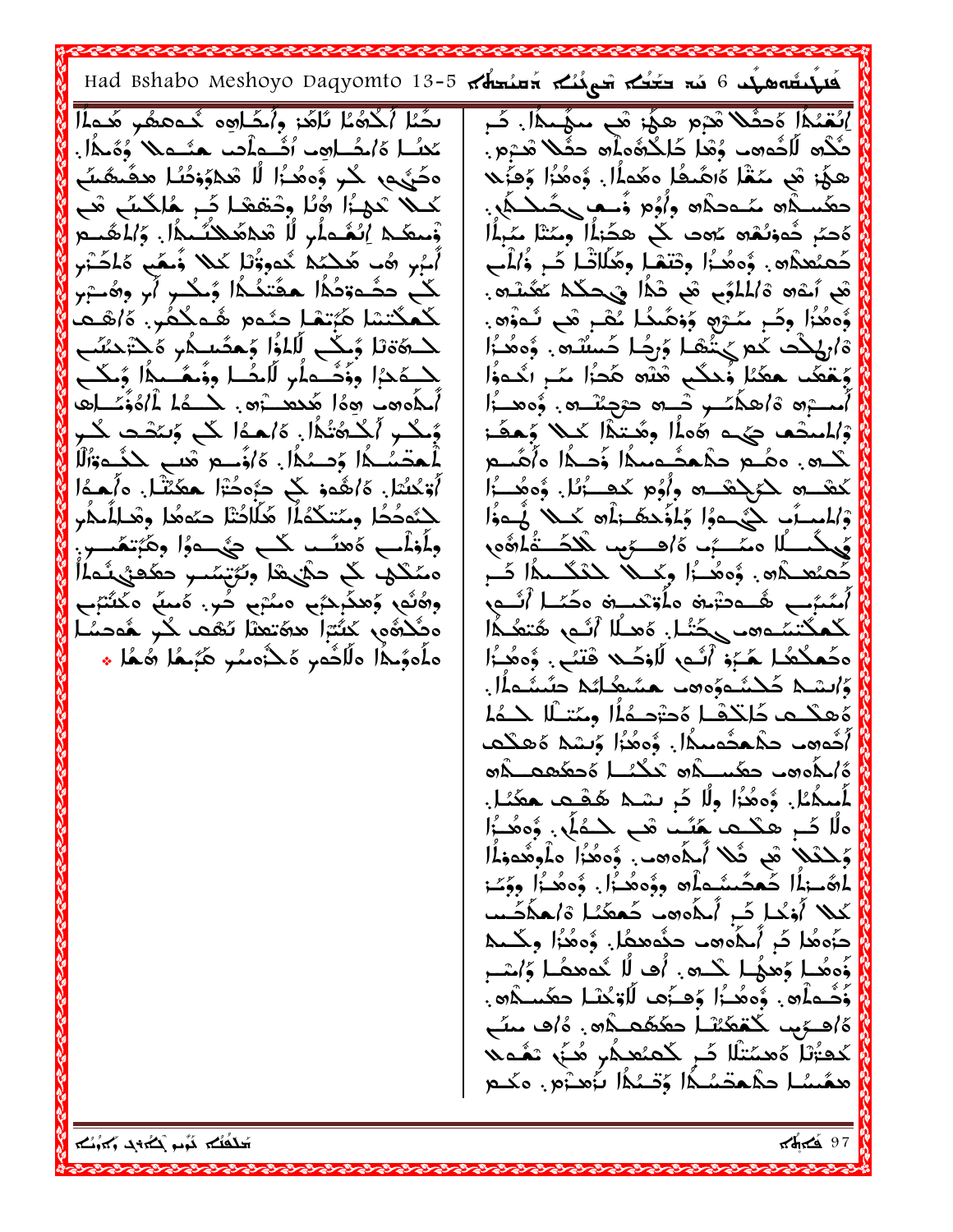Had Bshabo Meshoyo Daqyomto 13-5 xdries x تَعْمَلُكُمْ تَسْمَعُكُمْ مَثْلُوبُ بِمَا Had Bshabo Meshoyo Daqyomto 13-5 وَدْتَهَا وَهُلَاتًا أَبَّ تَعَبَّلَا وَجُبًّا هُبَّ فَكُمَّت هْرِوًا وَرُحِزًا 5 مَْحِجُمًا هُو كَلِّدًا لَمِوَمُّا معمَّسُــاً أَه أَحْمَّتَہُــبِ هَا أَه مِّهـُــا أَه<br>اَحْـُـا. وِنَسْـمْ هُــه مِحْمَضَہُــْرَه أَه تَحَكِّـا هُد سَلَيْكُتِرُه أَهْ سَقَيْمٍ هُبْ ظَكْيَكَا وُهِ غَفَّىنَدِهِ . وُهِمَٰزًا وَّب بُعِلًا مَدِّهٍ وَّه وَهُمَكُـل مُا عُكْرٍ هُبْ ثَوَنُتِهِمْ. أَو رِكْبُو كَعَكَا حَكْثَمَا منكنا وأَءٌ لَكَ دَكْلَهُدْوَهِ وَكَذَلِهَا ذُء وَ}صْلَا حَـــد مْسَلَةِ السَّرْهِ . وُهِ هُـــزًّا وُت سَرَّهُ أَ وَهِ مَكَّبِي. أَه لَكَ مَكَّدُهِ أَه فَيْ أَ سَأَنَكُمْ مَنْ الْمَعَامِلُ أَنْ أَنْقَعَدَا ذَا هُزَيْتُكُ وًا إِنْهُمْمِلْيَ أَنْ هَدَهُ هَذَا لَكَ وَانْقَصْدَهِ تَكْصِبُرُا فِي أَوْ تَكْسُلُ وِهُسَلَامَكْلِ وَ أَب مُحْبَّدٍ مِبْلِكُمِنْتِرْوِي. أَوْ هُنْدُوْلَ مُحْبَلَ الْحُنْدُوْلَ مُعهْلُكُم أَه هُثَى أَحْـم خُـه رُحِنُكُــْ; و وَحَدَاْءِ ۞ أَهْ كَسْمَا كُلْمَ مَا يَكْحَدُانُهُ وَحَدَّاءَ مِنْ الْمَحَدَّاءِ مِنْ الْمَحْمَدِينَ وَّوْمَا فَيْ شَاهَ مِنْ وَالْمَسْرَ أَنْ مَحْكَمَسْ الْمَحْكَمَسَار وَّەهُدُّا وْسَكَنْفْ كَكَمَّارِوُتْ هَامْلَا وَهُدَيْهَا نَمِيهِ وَهُدْهِ لَهُ أَنْ هَامِيهِ وَ حَسَب هُمُحَرُّنُـلِّـمْ حَبِّ وَهُنَّهَا وُهِ يَسْمَحُبْرُهِ . إِهْ أحدُ عبدًا وَحبَّدًا أَن مَّتْعَفِّكُ مِنْ أَحْقَبُهِ مَحَمْدُ مِ ٱ إِذًا أَهِ أَ لَمْ فَعَمَا وَاسْأَتْ أَه لَّــْــَـٰ مَكْـمَّــا وُاوُم أَه كَـفــزُنُا. وُهمْــزُا محَمحُده / قُلْلِهُ إِلَى الْحَلَاثَ هُو هُودُاكُمْ و. وسَبَّاتٍ كِنْتُ فَالْمُؤَارِّ وَلِأَوْجَعَةٍ ۖ لَمَحْقَدَرُوهِ أَلِيَّهِمْ وَهُعَنْدُهُ وََّمْسُرَهُ فَضَـٰزًا لِلْحُبَرِّبِّ كَالْحَد فُءَ أَوْهِ إِحْسَاْ مِدَمَّعَمِكَ مِهِ أَهْ حَسَّبَ شِيسًا مِسْتِرْهِ . أَو هَزَيْ لِلْأَلْبَسِهِ أَب مُعْشَمِلَىّ ثُمْ مِنْعُمِ وَ أَنْفُمْ مِنْهِ . هُدْمَ مِكْمَ أَ كُكْتْمَلِّلُو مُبْ مِنْعِكْتِ و. وُّہ هُــّ:ُ | وكثـــز كُــب تحكّــــهُ | أَب تَعَـــِلَا وُهِ هُــزًا وِلْاَ كِــل هَدفَــبِ أَ يَحْتَــل كُــد إِلَىدَامَاتِهِم أَه لَا حُلِ هُــِرْفٌ هَٰـِدَـٰٓفٌ أَ وَهْلاَهُ نَشْيٌ أَ لَمْ تَدْتَهُ أَنْ كُنْتُوهِ هَدُوْاً. إِنَّ أَسْلُسًا أَو قَعِقَبٍ أَو إِذًا حَصَّيْنَا وَب مدهَّرْهُكُمُ لَمَكْتَسُبْرُو أَصْلَّةَ الْمَسَاءِ أَو مِلَكُسُو قَائِسِكُمْ فَمَكْمُنَا أَو مِمَّرْزَعْكُسُو هَرَوزَائِلِيَّ وَلَا دًا مْدَوْهُمَا. وُوهُنُوا وِكْبُدَ هُمكهُنُــا وِوَّد هُـــب وَّثُــملَّـتِهِ. أَه لُا لَّابُرْكُــلا كَهــزُ/16 وْحـزُبـدًا. وْمِعْـزُاْ وِنُسْـدَ كَكْشُوْرُه كَهُنْهَا كَتَا زُنْتَالَ أَنْ هَالْكُتْفَ هَكُنُوا وَوَٰا وَجَلَاحًا مَنْكُمْ أَيْضُوُّا وَوَ كَا أَخْفَهُا أَه كَا تْحَدُمُاْ وَعَتَلًا حَكِيضُه هُداحُدْه أَو لَا حُا هُدَهُ ﴿ هُوَ لَا دَٰلَ كَاكَتْرُه كَــْ أَحْثَمْسَدًا. وُهَمَّزًا وَيُسَّلَّآ أَهْ<br>هَالْكُــمْ أَهْ ِثَــهِ سَنَدْتَرْهِ تَكْبُـلِ أَهْ ثَـهِ كُدوهكلتوه . وُهِمْزُاسُل أَه لِيُسل ولًا حُسل تَعْمِنْرَهِ وَحَسَرًفَ هُنَا لِمُرْكَبُهُمْ وُسَبُّووُلَ. أَبِّ هكْكَسْرْهِ لِمُعَكْلٍ. وُهِغْدًٰا وِلًا أَبِ تَعِبَّلَا تَعلَّا وِدْمَا مُنَاهَـا هُنْـٰهَ1 وُــ لَمَـٰذُـٰهِ اُ هَبْمِجَلٍّ وُهِمَهُ وَهَدْهِكُمْ حِفَلَكُمْ أَ وتُسْمَ هُجِكْكُمْ أَبْ هِعَيْبَا. وَلَا أَبْ تَجِبَلَا تُمُتُمَّا أَو حَقُلاً ثَدَرَه أَو مَّتْ سَهَّدَاً. أَبّ وهَلِكُم مِهْلًا مْيُحُسًا. وُوهُـزًا وشَمْـُـلِ لَالْكُكُلُّ ثَعْـَهِ ثَلاً. وُهِ هُـٰٓءًا أَه لَموهُـهِ فَلَا تَمَلَّا ثَلْاه لَّدُه ذَاذُبْ ۖ ذَا هُذُه ثَب مِنْهُجِدًا ضَعِضَشُمِلْتِرِهِ وُوَهُدًا. وُوهُدًا أَكْدُّهِكُمْ وَحِقْلًا قُدْرُهِ . أو هُـا مُنْقَا أَه اهَّىعُا أَه هُمِلًا. وُهمُّزَٰامُا شُه سُكِّتِهِ أَه وفَأَتِفٍ كَلِكُتَ أَوْجُلَ أَبَ تَعَبَّلَا وَثَمْوَا كَب لْمَعَيْنَا أَو مِمَّضَيْبَ شَوْ تَكْتَبَا أَبِّ تَعْبَلَا بِتْتُمْ وُأَوُمْ أَنْ وُهَا وُبِ دَكْتُمَنِّي آوَيْكُمْ. وثَمْهَا شَه خُمِعْمًا. وُهِمْهُ وَحَسْمَ تَعْلَمُنَا أُه كُبِ هَٰقُبِهَا وَ سُعْمَلَٰتِهِ هُمَكُمِّ ومُحالِبُكُ مِن أَو لَا خُومِعَهُ أَواكُنِي أَب اهِجَٰزَاْ وَمَثَاْ مَنْذَا جَبِ هِنْعِكُمْوْهِ . وُوهُمْزًا

تحنفته بالمحافظ بنقطفة

 $x + 98$